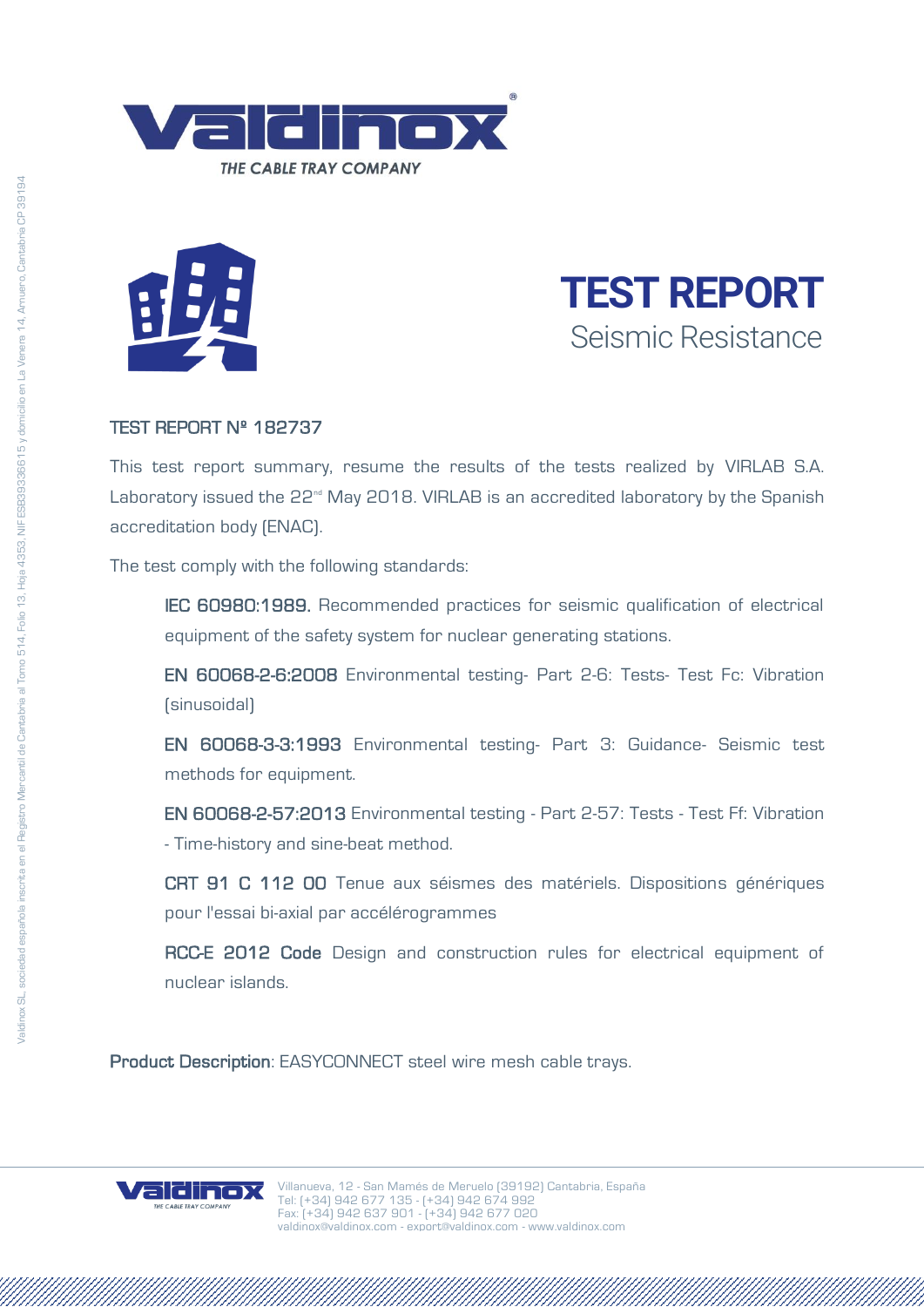## Test Setup:

According to the standards EN 60068-2-6 and EN 60068-3-3, simulating an earthquake S2 defined in IEC 60980.

A soil acceleration of 0.5 g  $[5 \text{ m/s2}]$  is approximately equivalent to an earthquake of magnitude greater than 7, as indicated in table 3 of EN 60068-3-3 art. 8.2.4.

Video:<https://youtu.be/KNdKoTEXgfI>

aldinox *HE CABLE TRAY COMPANY* 



## Test Results: The test object passed successfully all the tests performed.

Villanueva, 12 - San Mamés de Meruelo (39192) Cantabria, España Tel: (+34) 942 677 135 - (+34) 942 674 992 Fax: (+34) 942 637 901 - (+34) 942 677 020 [valdinox@valdinox.com](mailto:valdinox@valdinox.com) - [export@valdinox.com](mailto:export@valdinox.com) - [www.valdinox.com](http://www.valdinox.com/)